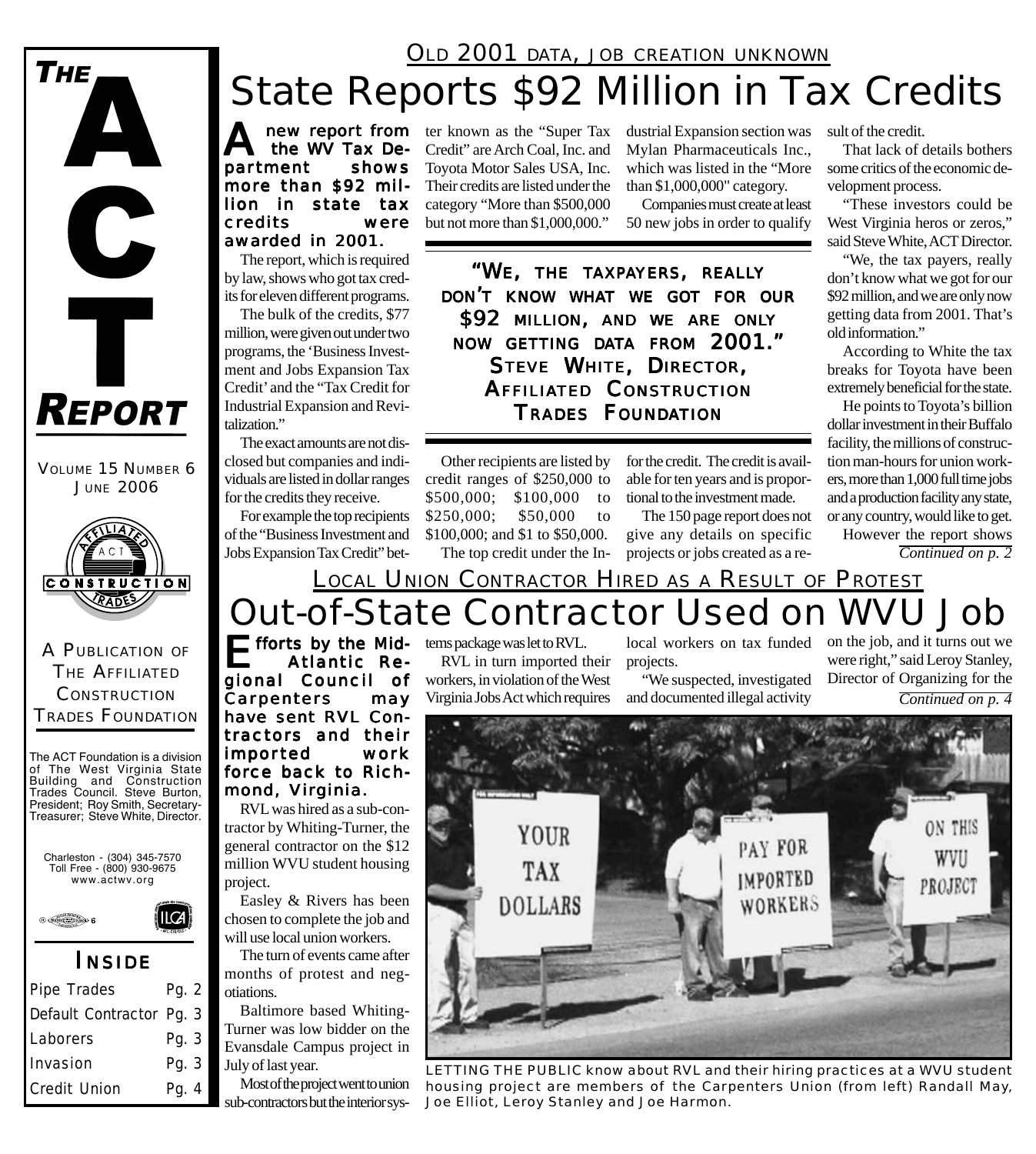# Pipe Trades Hold Apprenticeship Contest

Five Locals of the Pipefitter category.<br>
United Associa- The contest, spc United Association of Journeymen and Apprentices of the Plumbing, Pipefitting, Sprinkler Fitting Industry (UA) participated it an apprenticeship contest at the Morgantown Plumbers and Pipefitters Training Center in May.

Twelve contestants competed over the two day event, May 24 & 25.

Best overall score was earned by Local 152 of Morgantown for their combined scores in plumbing and pipefitting.

Individual winners were Adam Bond, of Local 152 Morgantown representing Plumbers and William Raab, Local 486, Baltimore, in the

## *Tax Credits*

#### *CONTINUED FROM P. 1*

most of the tax credits have gone to companies that are in West Virginia solely for the coal, timber or natural gas the state has.

"Do we really need to give tax breaks to coal companies?" asks White.

Looking at the list of companies getting the largest tax breaks under the industrial expansion program White noticed companies such as Elk Run Coal, Consolidated Coal, Greer Industries, Allegheny Wood Products, AMCI Resources, Coastal Forest Products, Georgia Pacific Corporation, Inter-State Hardwoods, Weyerhaeuser Company, and White Oak Development.

"These may be well deserving companies," said White. "But the fact is we just do not know if the

The contest, sponsored by the West Virginia Pipe Trades, began 13 years ago in Morgantown, but next year the contest will be a national event.

"This event really has created a lot of interest in apprenticeship programs," said Jim Cartwright, Local 152's Training Coordinator. "The UA International has really taken an interest in what we're doing, as well."

Contestants are chosen by the individual locals through their own contests that determine who will represent them in the state contests. Most of the contestants are fifth year apprentices.

The two contest divisions, Plumbers and Pipefitters, compete with different tests.

Both competitions include a written test, and a variety of hands-on tests such as weld-

credits were really needed."

In addition to the long list of resource companies getting tax breaks the ACT Foundation reviewed the report and found additional areas of concern.

Credits were given for retail stores such as Wal-Mart, Sam's Club, and Drug Emporium.

Credits were also given to restaurants such as Shoney's, Western Steer Family Steak House, and Eat'n Park. Eat'n Park no longer

has any stores in West Virginia. Retail outlets and restaurants are not considered good candidates for tax breaks because they do not create new jobs. Instead they shift jobs from older establishments.

Giving credits to new retail and restaurant businesses often hurt existing companies who get no credits. Comfort Inn and the Clarion

ing, and rigging and signaling with a crane.

In addition, the pipefitters competition included tasks

such as pipe fabrication and copper tubing bending. The plumbing competition had a lavatory assembly project and

other tasks. The judges this year were coordinators from locals in D.C. and Ohio.



*RECEIVING THE AWARD for best Plumber is Adam Bond (Center) from Local 152. Also present (From left) Ed Boone, Business Manager, Local 152, James C. Cartwright, Jr., Training Coordinator, Local 152, Michael Arndt, UA Director of Training and T. L. Ranson, UA International Rep.*

Seven companies have had

Health and Spa Center also got credits. Hotels, like retail stores are considered by economic development experts to be poor choices for credits.

Likewise the law firm Flaherty, Sensabaugh & Bonasso, and accounting firm Gibbons & Kawash, both of Charleston were on the credit list.

their authority to do business in the state revoked due to non payment of their corporate registration fee. Three of these companies had left the state prior to the end of 2001.

One company, Clarksburg Casket Company, got their credit for 2001 but shut down their factory in 2003.

> According to newspaper reports in June of 2001 the company signed a 15 year lease with

the state Economic Development Authority for a building the EDA purchased for \$2.5 million.

According to Dana Scott, Business Agent for Teamsters Local 175, 76 West Virginians lost their jobs in 2003 when Clarksburg Casket Company shut down.

To see the complete state tax credit list for 2001 go to the ACT website www.actwv.org.

The ACT Foundation and White are members of a nationally recognized economic development watchdog group called Good Jobs First.

Good Jobs First promotes a number of measures to make tax credits more accountable and many state legislators are adopting these recommendations.

These efforts include:

 $\bullet$  more disclosure of both credits and the jobs created, the public has a right to know where tax breaks are going

• follow up reports to see if tax credit programs produce the results promised

 $\bullet$  provisions to require the return of credits if promised job creation does not occur

• quality standards for jobs to make sure credits are given to create decent jobs with basic benefits

For more on Good Jobs First go to their web site www.goodjobsfirst.org

*TO SEE THE COMPLETE STATE TAX CREDIT LIST FOR 2001 GO TO THE ACT WEBSITE WWW.ACTWV.ORG.*

> Kanawha Stone Company Inc., got a super tax credit while winning three state construction contracts worth \$41 million dur-

ing the same year. "Are we giving tax credits to contractors who win state contracts?" asked White.

ACT found eight companies currently on the workers compensation or unemployment default list.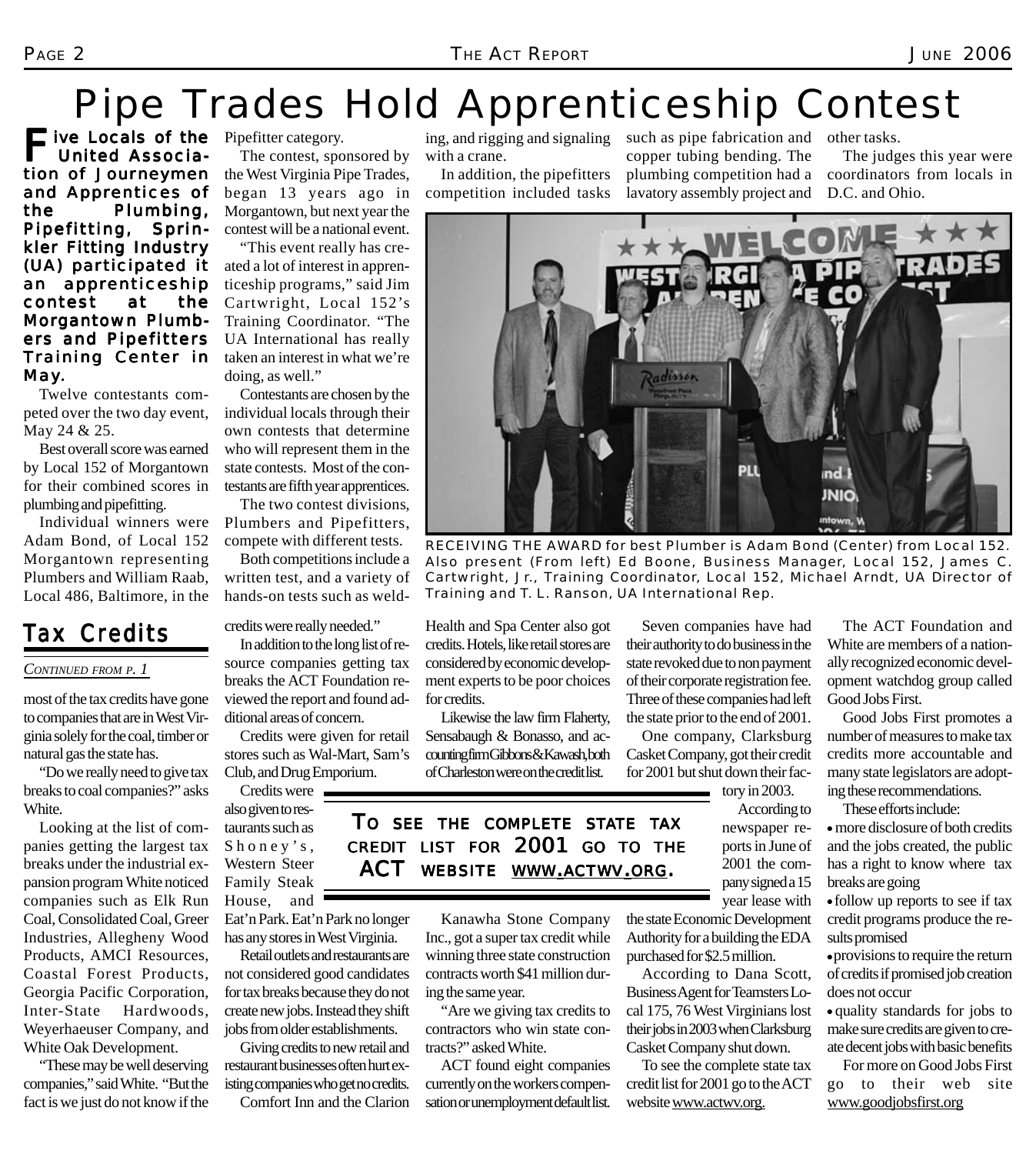# Default Contractor on WV Housing Fund Job

**A** company with a<br>defective assessed defaulting on workers compensation and unemployment payments has shown up on<br>projects financed projects by the West Virginia Housing and Development Fund.

Phillips & Sons Masonry & Construction Inc. is currently working as a sub-contractor for Structures Inc. on at least two projects financed by the Housing Fund.

In March, Henry Neal of the Laborers Union found Phillips working on a project in the Corridor G area of Charleston.

Neal remembered Phillips had been on default lists before and a quick check found them on both workers compensation and unemployment lists.

Neal alerted the ACT Foundation which contacted the state Insurance Commission, the new BrickStreet Mutual Insurance Company and the WV Division of Labor.

The DOL went to the site

and is still investigating their findings.

Phillips has a long history of creating companies and being on default lists.

Secretary of State and Insurance Commission records show Roger Phillips connected to Phillips & Sons; Triple T Masonry; Phillips Masonry; and Phillips & Phillips, all have been in default with workers compensation or unemployment.

Apparently the attention forced Phillips to pay their workers compensation debt because just a few days later they were issued a renewed contractors license and were taken off of the workers compensation default list.

In late May, Steve Montoney of the Laborers found Phillips at a project in Shinnston.

The general contractor, developer and financier were all the same as the Charleston project.

Again Phillips was checked and found this time to be on the default list for unemployment and the Secretary of State.

In addition Montoney learned Phillips had nine workers on the job.

Again various state agencies were contacted.

This time questions were raised about the number of employees Phillips was reporting for wage bond purposes

compared to workers compensation.

"We think Phillips is only reporting one employee for workers compensation purposes, but they were caught by the Department of Labor with nine employees," said Lesly Messina, ACT Research Director.

The WV Housing and Development Fund was notified as well as other state agencies.

For Montoney the problem is clear. "Our tax dollars are being used to finance construction projects that use contractors who don't pay their workers compensation or unemployment bills."



*THESE WORKERS ARE laying block at a Shinnston housing project financed by the WV Housing and Development Fund. Although nine employees were seen on the job it may be that only one is claimed on the contractors, Phillips and Sons Masonry & Construction, workers compensation policy.*

## CRAFTS STILL UNITED IN WV Laborers Leave National AFL-CIO June 1

As of June 1, the Teamsters.<br>
Laborers Inter-<br>
The Car Laborers International Union of North America, which represents 700,000 workers in the construction industry nationwide, has left the security of the national AFL-CIO.

They now join a growing list of unions who have left the federation including two related to construction, the Carpenters and

The Carpenters left the AFL-CIO in 2001, the Teamsters left in August of 2005.

In addition the Laborers and Operating Engineers pulled out of the National Building Trades on March 1 this year.

Yet, with all the turmoil on the national scene, craft organizations in West Virginia have stuck together.

"We still remain a united group in West Virginia," said Roy Smith, Secretary/Treasurer of the West Virginia State Building and Construction Trades Council.

"The issues that have driven everything at the national level have not impacted business in a negative way at our state level."

The Laborers were one of seven unions that formed the Change to Win (CTW) Coalition, in July of last year.

Other unions included the Service Employees, Hotel and Restaurant Workers, Food and Commercial Workers, and Farm Workers.

CTW was formed in an effort to steer a new direction for organized labor.

The unions that withdrew disagreed with AFL-CIO leadership's focus on political action, preferring instead to use dues money on organizing efforts.

The Laborers in West Virginia however, will continue to affiliate with the state and local Building Trades Councils.

Over the last year a compromise of sorts has been worked out to allow a local whose international no longer belong to the AFL-CIO to participate in local AFL-CIO activities through 'Solidarity Charters.'

"I think it's very healthy for the trades in West Virginia that we have been able to deal with our issues in the state and have not let these national changes influence all of our decisions," Smith said.

"We still function as a unit and function very well as the West Virginia State Building Trades and local councils."